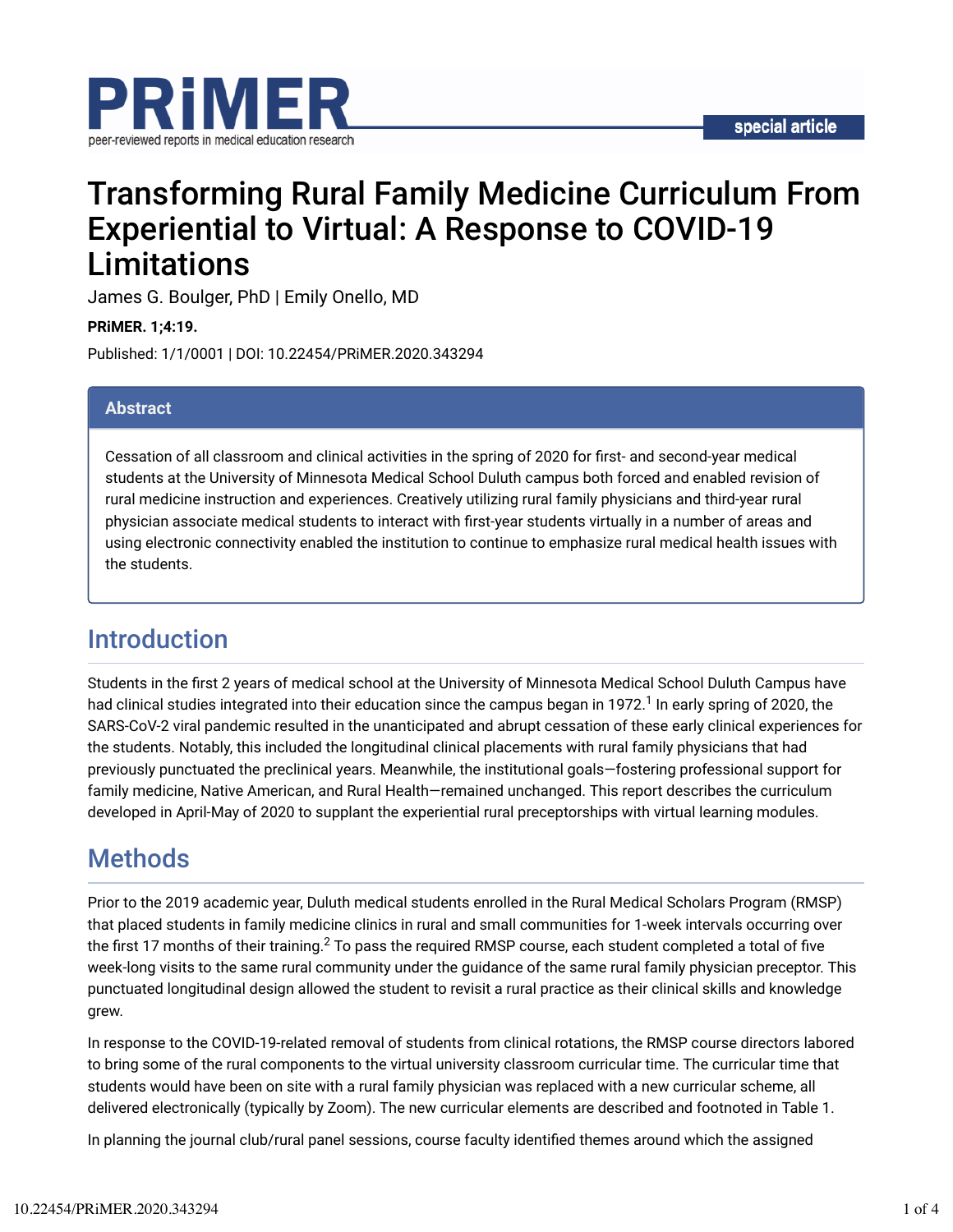readings and rural panel discussions would be constructed. Directors chose themes on the basis of their rural relevance and impact as well as timeliness and support for course objectives. The themes for 2020 were:

- 1. Rural hospice and end-of-life care
- 2. Rural obstetrical services and maternity care
- 3. Rural approaches to opioid use disorder and medication-assisted treatment
- 4. COVID-19 rural disaster preparedness and response.

### **Results**

External panelists invited to the topical discussion sessions were selected for their direct professional experience with the topic and theme of their respective sessions. For example, a critical-access hospital chief executive officer was invited to the COVID-19 session to discuss how his organization had prepared and responded to the unanticipated COVID-19 outbreak in a small Minnesota community.

The curricular modifications described enabled the fullest cooperation and interaction with the first-year medical students and some key rural health providers and thought leaders during the COVID-19 pandemic. Sessions were designed to align with existing RMSP course objectives. Evaluation was via student surveys, reflective writing assignments, exam performances in areas covered, and in end-of-course private consultations with students.

As expected, course evaluations were positive but not as favorable as previous years' experiences in direct clinical care in rural settings. Students commented that their preference would be for direct community base experiences, but were appreciative of the efforts and adjustments required due to the pandemic. The overall course evaluations were high, with the student responses to the query of "Overall, I have acquired a basic understanding of rural health" averaging 4.424 (scale: 5=strongly agree), where the virtual sessions were rated an average of 3.618 on the same scale.

## **Conclusions**

Successful instruction on rural heath material via teleconferencing and Zoom presentations was incorporated into the first-year medical curriculum with marked success. Student evaluations affirmed the value of these sessions but they were not evaluated as positively as direct rural clinical experiences with family physicians.

## Tables and Figures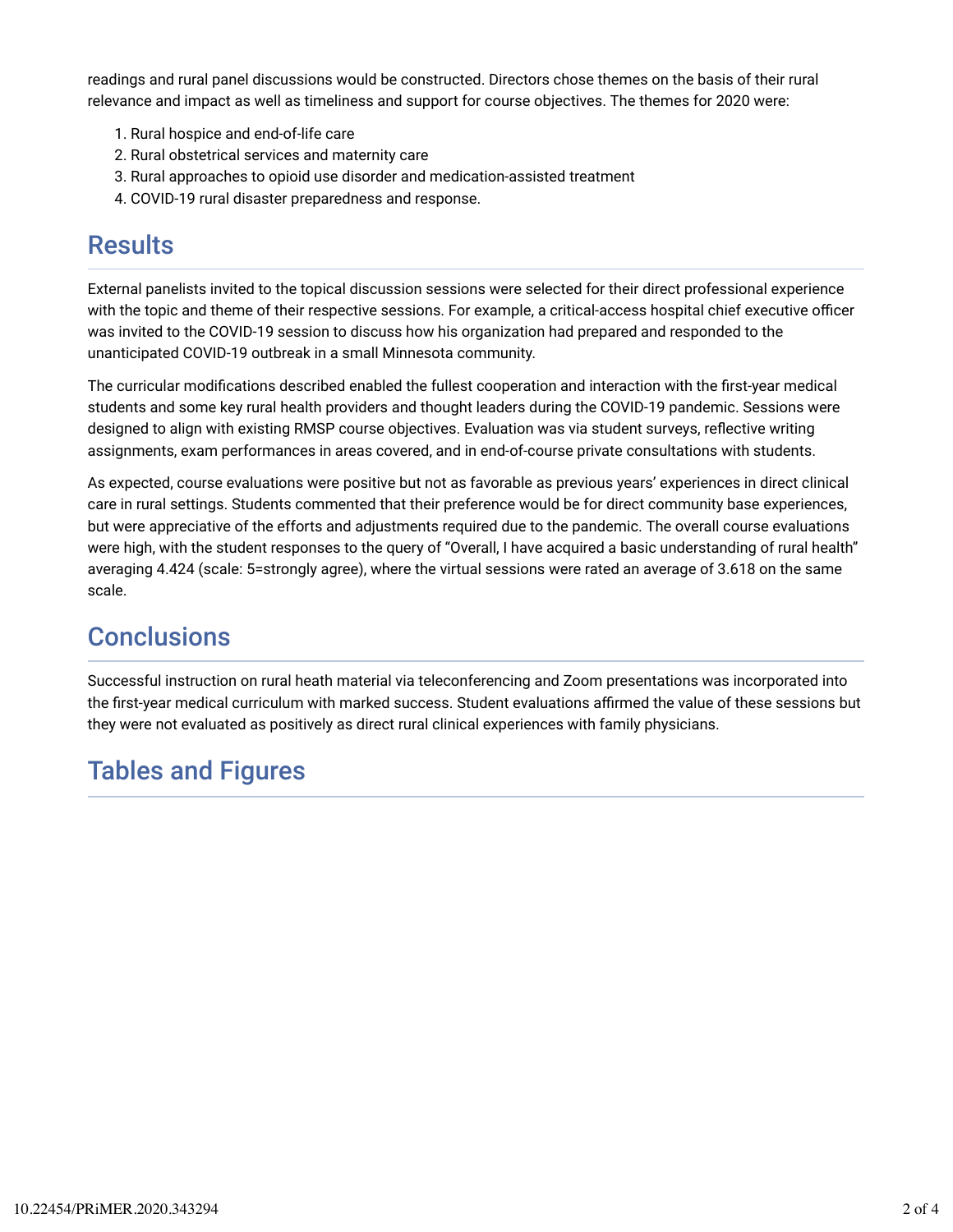| <b>Start</b><br><b>Time</b> | <b>Topic/Session</b>                     | <b>Topic/Session</b>                                       | <b>Topic/Session</b>                                     | <b>Topic/Session</b>                                                            | <b>Topic/Session</b>                                                        |
|-----------------------------|------------------------------------------|------------------------------------------------------------|----------------------------------------------------------|---------------------------------------------------------------------------------|-----------------------------------------------------------------------------|
| 8 am                        | Course overview                          |                                                            | Journal club:<br>end of life and<br>hospice <sup>4</sup> | Journal club: opioid<br>addiction/MAT <sup>7</sup>                              | Journal club: rural COVID<br>preparedness <sup>8</sup>                      |
| 9 am                        | CHNA <sup>1</sup>                        | <b>RPAP</b><br>clinical case<br>presentations <sup>3</sup> | Rural panel:<br>end of life and<br>hospice <sup>4</sup>  | Rural panel: opioid<br>addiction/MAT <sup>7</sup>                               | Rural panel: COVID<br>preparedness & response <sup>8</sup>                  |
| 10 <sub>am</sub>            | CHNA <sup>1</sup>                        | <b>RPAP</b><br>clinical case<br>presentations <sup>3</sup> | Biostatistics: rural<br>preceptor study <sup>10</sup>    | <b>RPAP clinical Case</b><br>review <sup>3</sup>                                | RPAP clinical case review <sup>2</sup>                                      |
| 11 am                       | Overview of<br>journal club <sup>2</sup> | <b>RPAP</b><br>clinical case<br>presentations <sup>3</sup> | Biostatistics: rural<br>preceptor study <sup>10</sup>    | <b>RPAP</b> clinical case<br>review <sup>3</sup>                                | RPAP clinical case review <sup>32</sup>                                     |
| Noon                        |                                          |                                                            |                                                          |                                                                                 |                                                                             |
| 1 pm                        | Biostatistics <sup>11</sup>              | <b>RPAP</b> clinical<br>case review <sup>11</sup>          | Journal club:<br>rural maternity<br>care <sup>5</sup>    | Journal club<br>presentation: group <sup>5</sup>                                |                                                                             |
| 2 pm                        | Biostatistics <sup>11</sup>              | <b>RPAP</b> clinical<br>case review <sup>11</sup>          | Rural panel:<br>maternity care <sup>5</sup>              | Individual student<br>appointments/<br>electronic office<br>hours $10$          | Individual student<br>appointments/electronic office<br>hours $10$          |
| 3 pm                        | Journal club<br>preparation              | Journal club<br>preparation <sup>6</sup>                   | Journal club<br>preparation <sup>6</sup>                 | Individual student<br>appointments/<br>electronic office<br>hours <sup>10</sup> | Individual student<br>appointments/electronic office<br>hours <sup>10</sup> |
| 4 pm                        | Journal club<br>preparation              | Journal club<br>preparation <sup>6</sup>                   | Journal club<br>preparation <sup>6</sup>                 |                                                                                 |                                                                             |

#### Table 1: Student Weekly Schedule: June 8-12, 2020

Abbreviations: CHNA, community health needs assessment; RPAP, Rural Physician Associate Program; MAT, medication-assisted treatment.

CHNA—Full class followed by small-group learning communities (N=13 students) meeting with rural family physicians discussing CHNA's and their impact on 1 community health; end with combined group discussion. CHNAs exist for many rural critical access hospitals resulting from directives in the Affordable Care Act.  $2.$ Journal club–five learning communities meet, read and analyze current literature selected by course faculty. Learning community small groups then prepare

a team presentation of the literature that is analyzed and discussed in later sessions with course faculty and peers.<br>Interactive clinical case presentation—Current third-year medical students (MS-3) within the elective RP  $3<sub>1</sub>$ small group interactive format and recorded for later viewing. Ten total cases were presented to the five learning communities

Journal club/rural panel pairings—journal club discussion and presentation from learning community followed by electronic/Zoom presentation by rural  $\overline{4}$ . physician expert in the area (eg, end of life/hospice) with emphasis on rural resources and innovations. Students will have completed coursework in this area in the prior week.

- Journal club/rural panel pairings—issues in rural maternity care—student journal discussion followed by rural family physician discussants. 5
- Journal club preparation: small student groups work together to prepare presentation for class.
- Journal club/rural panel pairings—Opioid addiction/MAT—student journal discussion followed by rural family physician discussant.

8. Journal club/rural panel pairings—rural COVID-19 preparedness and response—student journal discussion followed by rural family physician and administrative discussants

Individual student appointments/electronic office hours—individual student consultations on course review, impressions of longitudinal building of course, etc. Review of basic biostatistics/preceptor study—analysis of student data gathered from preceptor interviews on first rural visit (January 2020) to introduce the<br>applications of biostatistical tests (*t* test, *c*<sup>2</sup>, correla  $10<sub>1</sub>$ 

 $11$ 

### Corresponding Author

James G. Boulger, PhD

University of Minnesota Medical School Duluth- Biobehavioral Health; Family Medicine, 1035 University Drive, Duluth, MN 55812. 218-726-8895

jboulger@d.umn.edu

### **Author Affiliations**

James G. Boulger, PhD - University of Minnesota Duluth Campus Emily Onello, MD - University of Minnesota Medical School, Duluth Campus

### References

1. Boulger J, Onello E. Family medicine preceptorships for first year medical students: durable educational value amid Healthcare transformation. J Reg Med Campuses. 2018;1(3). doi:10.24926/jrmc.v1i3.1102